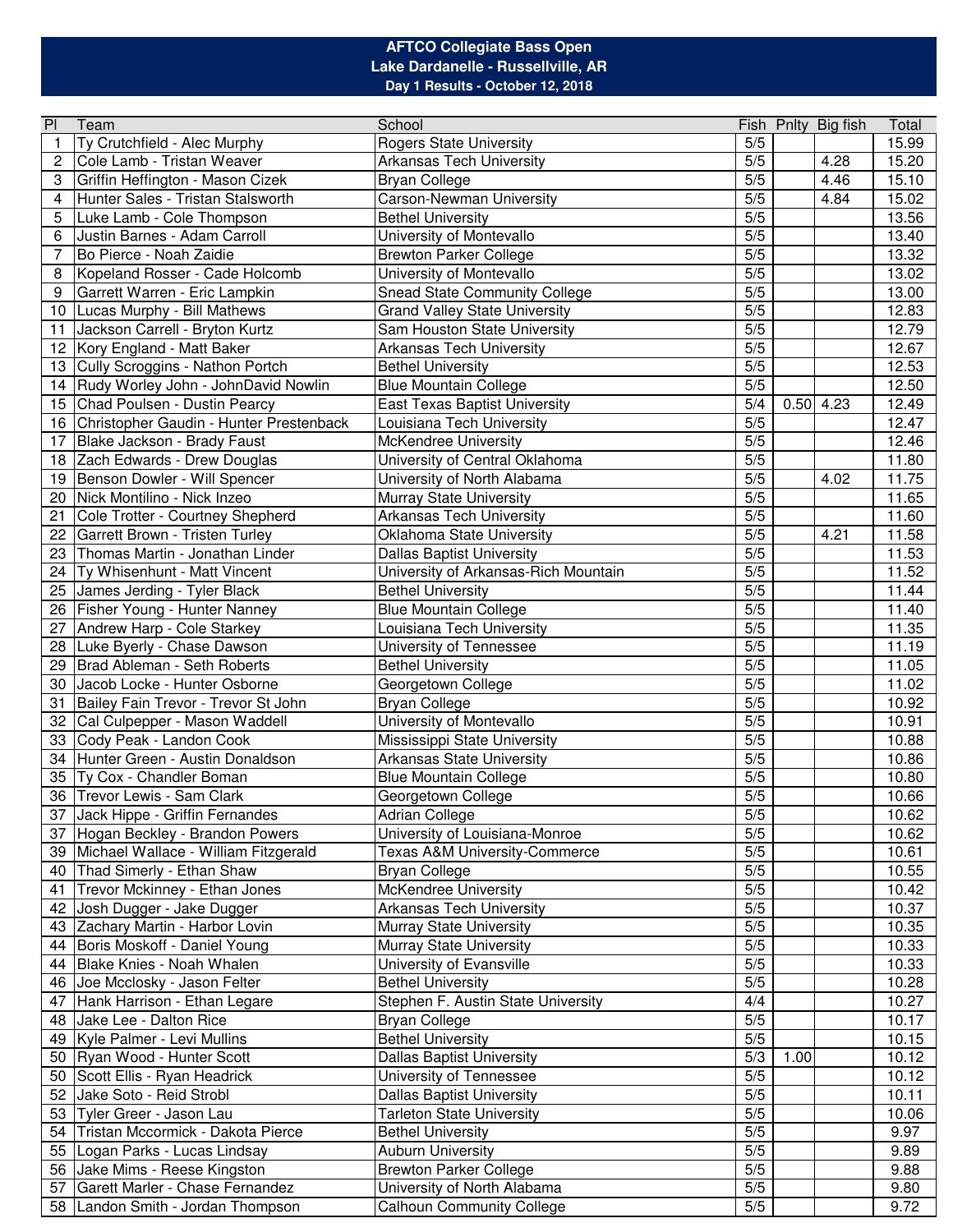| PI | Team                                    | School                                   |       | Fish Pnlty Big fish | Total |
|----|-----------------------------------------|------------------------------------------|-------|---------------------|-------|
|    | 59 Jacob Andrews - Taylor Kolb          | University of Louisiana-Monroe           | 4/4   |                     | 9.52  |
|    | 60 Joel Naylor - Luke Thompson          | University of Louisiana-Monroe           | 5/5   |                     | 9.44  |
| 61 | Tyler Dunlap - Tanner Bracken           | <b>Rogers State University</b>           | 5/5   |                     | 9.35  |
|    | 62 Robert Gee - Ben Dodson              | University of Tennessee                  | 4/4   |                     | 9.19  |
|    | 63 Shawn Blankenship - Dax Ewart        | <b>Bethel University</b>                 | 5/5   |                     | 8.93  |
|    | 64 Cole Walker - Wilson Smith           | <b>Bethel University</b>                 | 5/5   |                     | 8.91  |
|    | 65 Matt O'Dea - Austin Bartholomew      | University of Iowa                       | 4/4   |                     | 8.80  |
|    | 66 Hunter Ward - Weston Hollar          | University of Montevallo                 | 5/5   |                     | 8.71  |
|    | 67 Ethan Stokes - Philip Gottsponer     | <b>Arkansas Tech University</b>          | 5/5   | 3.35                | 8.70  |
|    | 68 Tyler Christy - Trey Schroeder       | McKendree University                     | 5/5   |                     | 8.69  |
|    | 69 Braden Jones - Dakota Durfee         |                                          | 4/4   |                     | 8.67  |
|    |                                         | Northeast Texas Community College        |       |                     |       |
|    | 70 Jeff Hopkins - Hunter Hillanbrand    | <b>Auburn University</b>                 | 4/4   |                     | 8.51  |
| 71 | Alec Berens - Matthew Cavanaugh         | McKendree University                     | 3/3   |                     | 8.46  |
|    | 72 River Lee - Garret Goodson           | Stephen F. Austin State University       | 4/4   |                     | 8.42  |
|    | 73 Taylor Hamburger - John Madison      | Oklahoma State University                | 4/4   |                     | 8.39  |
|    | 74 Douglas Guidorzi - Landon Byrum      | University of Mississippi                | 5/5   |                     | 8.38  |
|    | 75 Jacob Louis - Nathan Doty            | McKendree University                     | 5/5   |                     | 8.35  |
|    | 76 Alec Louque - Dylan Leblanc          | Louisiana State University-Baton Rouge   | 4/4   |                     | 8.21  |
| 77 | Blake Smith - Aaron Johnson             | <b>Arkansas Tech University</b>          | 5/5   |                     | 8.18  |
|    | 78 Jordon Leahy - Michal Wolan          | University of Alabama                    | 5/5   |                     | 8.15  |
|    | 79 Connor Nimrod - Tanner Jolley        | University of Louisiana-Monroe           | 5/5   |                     | 8.11  |
| 80 | Cole Daniel - Carson Mann               | University of Central Oklahoma           | 5/5   |                     | 8.02  |
| 81 | Will Lancett - Joshua Melton            | <b>Arkansas Tech University</b>          | 5/5   |                     | 7.81  |
|    | 82 Cordell Beckmann - Cale Jausel       | <b>Greenville University</b>             | 5/5   |                     | 7.75  |
|    | 83 Trenton Denief - Tristan Cunningham  | University of Arkansas                   | 5/5   |                     | 7.74  |
|    | 84 Garrett Enders - Carter Mcneil       | <b>Bethel University</b>                 | 4/4   |                     | 7.54  |
|    |                                         |                                          | 3/3   |                     | 7.45  |
|    | 85 Nick Churchill - Logan Blaine        | Mississippi State University             |       |                     |       |
|    | 86 Justin Mayfield - Trevor Sagrecy     | Campbellsville University                | 5/5   |                     | 7.39  |
|    | 87 J T Russell - Elliot Torode          | University of Montevallo                 | 4/4   |                     | 7.37  |
|    | 88 Justin Tingle - Karson Clowers       | <b>Blue Mountain College</b>             | 5/5   |                     | 7.34  |
|    | 88 Michael Lowry - Branden Kopp         | Murray State University                  | 3/3   | 4.33                | 7.34  |
|    | 90 Shaun Tune - Dalton Deshazer         | Oklahoma State University                | 3/3   |                     | 7.26  |
|    | 90 Cole Toone - Matthew Klaes           | University of Dubuque                    | 5/5   |                     | 7.26  |
|    | 92 Thomas Hickman - Michael Saladin     | University of Arkansas                   | 4/4   |                     | 7.24  |
|    | 93 Jacob Keith - Mason Beatty           | <b>East Texas Baptist University</b>     | 4/4   |                     | 7.17  |
|    | 94 Alden Keel - Fisher Overton          | <b>Blue Mountain College</b>             | 2/2   |                     | 7.16  |
|    | 95 Ty Coleman - Jayce Garrison          | Sam Houston State University             | 4/4   |                     | 7.09  |
|    | 96 Tucker Putman - Will Dickerson       | <b>Wallace State Community College</b>   | 4/4   |                     | 7.06  |
|    | 97 Hayden Speed - Terry Cox             | Mississippi College                      | 4/4   |                     | 7.05  |
|    | 98 Brenden Farley - Weston Bison        | <b>Lander University</b>                 | 5/5   |                     | 7.03  |
|    | 99 Grant Hyche - Seth Anderson          | Mississippi State University             | 4/4   |                     | 6.85  |
|    | 100 Cody Barchenger - Emily Hamilton    | Stephen F. Austin State University       | 4/4   |                     | 6.78  |
|    | 101 D J Barber - Dannon Grubb           | <b>Bryan College</b>                     | 3/3   |                     | 6.69  |
|    | 102 Anthony Vintson - Brandon Mathews   | <b>Auburn University</b>                 | 3/3   |                     | 6.68  |
|    |                                         |                                          |       |                     |       |
|    | 103 Colton Spinks - Cooper Brechtel     | Sam Houston State University             | 4/4   |                     | 6.62  |
|    | 104 Heath Pinell-                       | Louisiana State University-Baton Rouge   | 1/1   | 6.59                | 6.59  |
|    | 105 Reagan Nelson - Andrew Williams     | <b>Tarleton State University</b>         | $5/5$ |                     | 6.41  |
|    | 106 Logan Brewster - Drew Elrod         | University of Tennessee                  | 3/3   |                     | 6.31  |
|    | 107 Daniel Jones - Chris Richardson     | University of Tennessee-Martin           | 3/3   |                     | 6.20  |
|    | 108 Eric Hanna - Jack Minnix            | Oklahoma State University                | 3/3   |                     | 6.17  |
|    | 109 Bailey Bleser - Christian Hernandez | McKendree University                     | 3/3   |                     | 6.14  |
|    | 110 Jacob Schrimsher - Nathan Wight     | <b>Calhoun Community College</b>         | 3/3   |                     | 6.13  |
|    | 111 Cole Sands - Conner Dimauro         | <b>Bryan College</b>                     | 4/4   |                     | 6.05  |
|    | 112 Nate Overocker - Hannah Hill        | Greenville University                    | 2/2   |                     | 6.00  |
|    | 113 Blake Lockhart - Ransom Phillips    | <b>Troy University</b>                   | 4/4   |                     | 5.95  |
|    | 114 Chandler Hayes - Sean Christy       | Stephen F. Austin State University       | 2/2   |                     | 5.81  |
|    | 115 Dallin Hatter - Garret Deavers      | University of Montevallo                 | 4/4   |                     | 5.77  |
|    | 116 Heath Smith - Isaac Duncan          | <b>Bethel University</b>                 | 3/3   |                     | 5.53  |
|    | 116 Colton Breeding - Preston Garrish   | <b>Tennessee Tech University</b>         | 4/4   |                     | 5.53  |
|    | 118 Jonathan Pipkins - Dalton Greene    | <b>Arkansas Tech University</b>          | 3/3   |                     | 5.32  |
|    | 119 Nick Beckstein - Joseph Langford    | Mississippi State University             | 2/2   |                     | 5.27  |
|    | 120 Hunter Reihart - Mitchell Naler     | University of Alabama                    | 3/3   |                     | 5.19  |
|    | 121 Andrew Nichols - Kyler Powell       | <b>Texas A&amp;M University-Commerce</b> | 2/2   |                     | 5.17  |
|    | 122 Samuel Meaders - Douglas Sagely     | University of Arkansas                   | 2/2   |                     | 5.16  |
|    | 123 Tyler VanBrandt - Matt Davis        | <b>Adrian College</b>                    | 3/3   |                     | 5.02  |
|    |                                         |                                          |       |                     |       |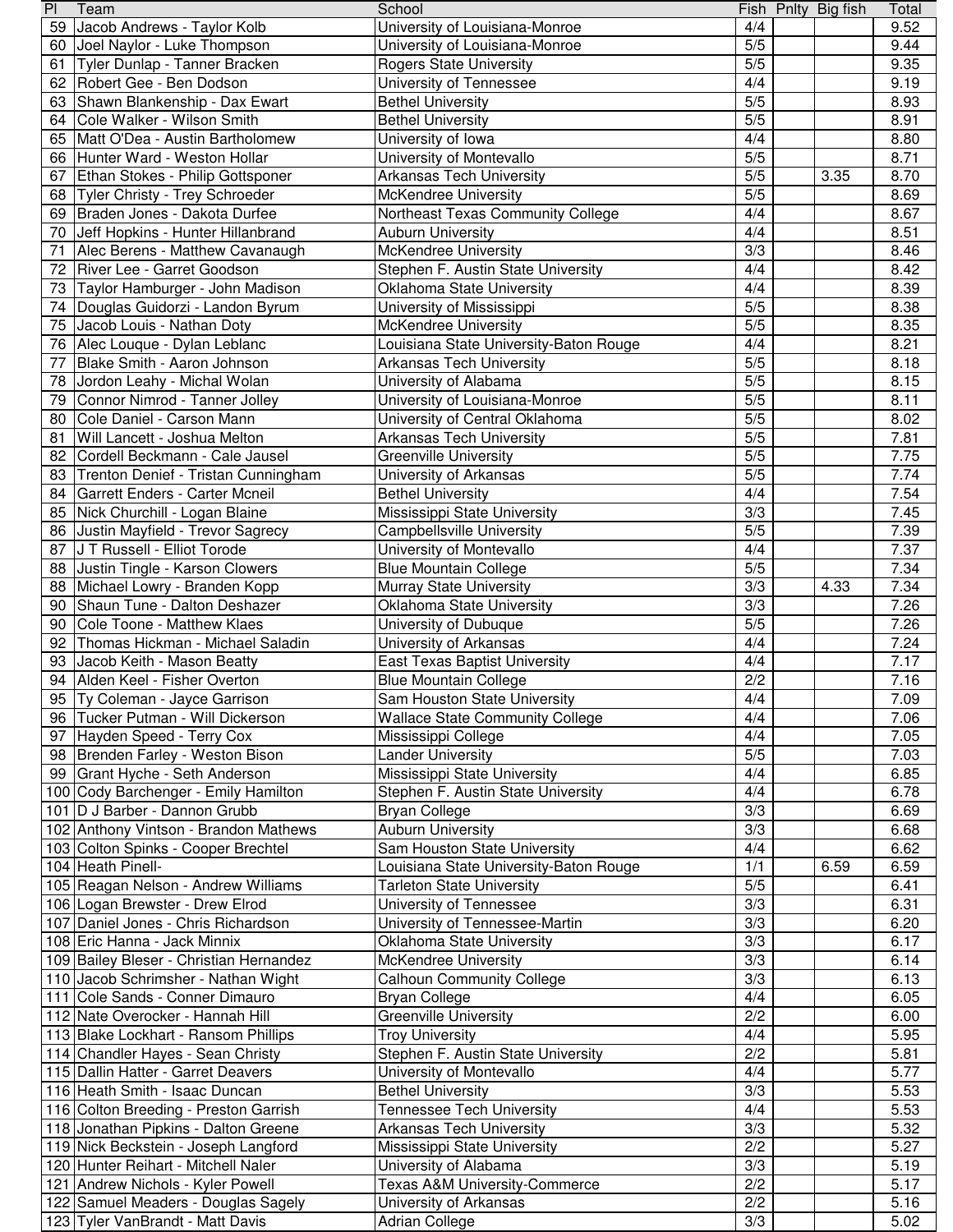| PI | Team                                     | School                                         |                  |      | Fish Pnlty Big fish | Total |
|----|------------------------------------------|------------------------------------------------|------------------|------|---------------------|-------|
|    | 124 Jacob Sanders - Ashlynn Boyer        | <b>East Texas Baptist University</b>           | 4/3              | 0.50 |                     | 5.00  |
|    | 124 Griffin Stephens - Dylan Richardson  | <b>Wallace State Community College</b>         | 3/3              |      |                     | 5.00  |
|    | 126 Hunter Haraway - Graham Beatty       | <b>Calhoun Community College</b>               | 3/3              |      |                     | 4.96  |
|    | 127 Kirk Stilwell - Cole Crossman        | Missouri State University                      | 2/2              |      |                     | 4.88  |
|    | 128 Conner Johnson - Cameron Cornelius   | Georgetown College                             | 3/3              |      |                     | 4.86  |
|    | 129 Briana Tucker - Mitchell Gowen       | <b>Calhoun Community College</b>               | 3/3              |      |                     | 4.80  |
|    | 130 Will Sanders - Joshua Lantzsch       | <b>Ouachita Baptist University</b>             | 3/3              |      |                     | 4.78  |
|    |                                          |                                                | 2/2              |      |                     | 4.76  |
|    | 131 Riley Fletcher-                      | <b>Drury University</b>                        |                  |      |                     |       |
|    | 132 Daniel Cheshire - Caitlyn Clark      | <b>Austin Peay State University</b>            | 3/3              |      |                     | 4.71  |
|    | 132 Austin Portales - Samuel Scott       | <b>Tarleton State University</b>               | 4/4              | 1.00 |                     | 4.71  |
|    | 134 Patrick Flanagan - Bryce Mittasch    | University of Arkansas                         | 2/2              |      |                     | 4.68  |
|    | 135 Cade Johnson C - C.J Privett         | <b>Arkansas Tech University</b>                | 2/2              |      |                     | 4.63  |
|    | 136 William Cawthon - Connor Goble       | <b>Auburn University</b>                       | 2/2              |      |                     | 4.43  |
|    | 137 Jacob Frazier - Andrew Greene        | Carson-Newman University                       | 2/2              |      |                     | 4.35  |
|    | 138 Joseph Bruener - Andrew Althoff      | McKendree University                           | 2/2              |      |                     | 4.24  |
|    | 139 Lon Yeary-                           | Mississippi State University                   | 2/2              |      |                     | 4.12  |
|    | 140 Will Hughes - Ben Doss               | Stephen F. Austin State University             | 2/2              |      |                     | 4.07  |
|    | 141 Zane Leibhart-                       | Oklahoma State University                      | 2/2              |      |                     | 3.91  |
|    | 142 Bennett Pierce - Austin Phillips     | <b>Arkansas Tech University</b>                | 2/2              |      |                     | 3.88  |
|    |                                          |                                                |                  |      |                     |       |
|    | 142 Andrew Hargrove - Kolten Mueller     | <b>Tarleton State University</b>               | 2/2              |      |                     | 3.88  |
|    | 144 William Delaney - David Frye         | <b>Shelton State Community</b>                 | 2/2              |      |                     | 3.82  |
|    | 145 Adam Carman - Grant Adams            | <b>Campbellsville University</b>               | 2/2              |      |                     | 3.74  |
|    | 146 Ryan Phillips - Noah Metzger         | Morehead State University                      | 2/2              |      |                     | 3.68  |
|    | 147 Clay Cooper - Ben Odell              | Missouri State University                      | 2/2              |      |                     | 3.63  |
|    | 148 Grant Bennett - Colin Roessler       | <b>Arkansas State University</b>               | 2/2              |      |                     | 3.55  |
|    | 149 Nathan Doss - Trey Rieser            | University of North Alabama                    | 2/2              |      |                     | 3.54  |
|    | 150 Chase Christie - Brandon Black       | University of West Georgia                     | 2/2              |      |                     | 3.46  |
|    | 151 Nick Ratliff - Dakota Cantrell       | Campbellsville University                      | 2/1              | 0.50 |                     | 3.21  |
|    | 152 Robby Moody - Nathan Winters         | Missouri State University                      | 1/1              |      | 3.17                | 3.17  |
|    |                                          |                                                |                  |      |                     |       |
|    | 153 William Phillips - Sean Murphy       | <b>Auburn University</b>                       | 2/2              |      |                     | 3.16  |
|    | 154 Hunter Benner - Brandon Benner       | University of North Texas at Dallas            | 2/2              |      |                     | 3.11  |
|    | 155 Nathan Gibson - Josh Shapland        | Oklahoma State University                      | 1/1              |      |                     | 2.99  |
|    | 156 Kade Boone - Dacota Mcdaniel         | Southwest Mississippi Community College        | 1/1              |      |                     | 2.96  |
|    | 157 Zach Oswalt - Harrison Creel         | Mississippi College                            | 2/2              |      |                     | 2.56  |
|    | 158 Boone Faulkner - Reid Grant          | Mississippi State University                   | 2/2              |      |                     | 2.50  |
|    | 159 Parker Humber - Seth Russell         | Itawamba Community College                     | 1/1              |      |                     | 2.49  |
|    | 160 Reece Crabtree - Hunter Loftin       | Missouri State University                      | $\overline{2/2}$ |      |                     | 2.37  |
|    | 160 Jordan Hartman - Will Gentry         | Murray State University                        | 1/1              |      |                     | 2.37  |
|    | 162 Robert Hauer - Richard Dunlap        | University of Arkansas                         | 2/2              |      |                     | 2.35  |
|    | 163 Mason Sapp - Colby Hays              | <b>Campbellsville University</b>               | 1/1              |      |                     | 1.93  |
|    |                                          |                                                |                  |      |                     |       |
|    | 164 Gavin Pollock - Fordie Cook          | University of Arkansas-Monticello CTC Crossett | 1/1              |      |                     | 1.90  |
|    | 165 Logan Callahan - Andrew Roaten       | Mississippi State University                   | 1/1              |      |                     | 1.77  |
|    | 166 Grant Harris - Lauren Plunkett       | <b>Drury University</b>                        | 1/1              |      |                     | 1.72  |
|    | 167 Peyton Wates - Patrick Pelt          | <b>Auburn University</b>                       | 1/1              |      |                     | 1.65  |
|    | 168 Joseph Hall-                         | Stephen F. Austin State University             | 1/1              |      |                     | 1.55  |
|    | 169 Tanner Caldwell - Landon Jinks       | University of Arkansas-Monticello CTC Crossett | 1/1              |      |                     | 1.51  |
|    | 170 Nick Odom-                           | Murray State University                        | 1/1              |      |                     | 1.44  |
|    | 171 Jack Rankin - Jacob Welch            | <b>Drury University</b>                        | 1/1              |      |                     | 1.22  |
|    | 172 Ryan Nevil - Nathan Wood             | <b>Dallas Baptist University</b>               | 1/1              | 1.00 |                     | 0.73  |
|    | 173 Auston Ballard - Christopher Collums | Itawamba Community College                     | 1/1              | 1.00 |                     | 0.23  |
|    | 174 Jeremy Gossett-                      | Arkansas State University-Beebe                |                  |      |                     | 0.00  |
|    | 174 Tanner Eaves - Tommie Roden          |                                                |                  |      |                     |       |
|    |                                          | <b>Calhoun Community College</b>               |                  |      |                     | 0.00  |
|    | 174 Cameron Smith - Cole Breeden         | <b>Drury University</b>                        |                  |      |                     | 0.00  |
|    | 174 Joe Long - Braxton Day               | <b>Indiana University</b>                      |                  |      |                     | 0.00  |
|    | 174 Slade Gaudin - Ryan Merritt          | Louisiana State University-Baton Rouge         |                  |      |                     | 0.00  |
|    | 174 Riley Rathbun - Taylor Sanders       | Missouri State University                      |                  |      |                     | 0.00  |
|    | 174 Joe Bardill - Luke Ripple            | Murray State University                        |                  |      |                     | 0.00  |
|    | 174 Austin King - Alfredo Flores         | Northeast Texas Community College              |                  |      |                     | 0.00  |
|    | 174 Ryan Spencer - Colton Williams       | Southern Illinois University-Carbondale        |                  |      |                     | 0.00  |
|    | 174 Nolan Yeager - Jaron Woodall         | Stephen F. Austin State University             |                  |      |                     | 0.00  |
|    | 174 Jonathan Mchazlett - Daniel West     | <b>Tarleton State University</b>               |                  |      |                     | 0.00  |
|    | 174 Jacob Galindo - Hunter West          | Texas A&M University-Commerce                  |                  |      |                     | 0.00  |
|    |                                          |                                                |                  |      |                     |       |
|    | 174 Thomas Milstead - Jared Turnbloom    | University of Alabama                          |                  |      |                     | 0.00  |
|    | 174 Jake Shelton - Nick Crouse           | University of Arkansas                         |                  |      |                     | 0.00  |
|    | 174 Spencer Swanson - Ty Garlington      | University of Arkansas                         |                  |      |                     | 0.00  |